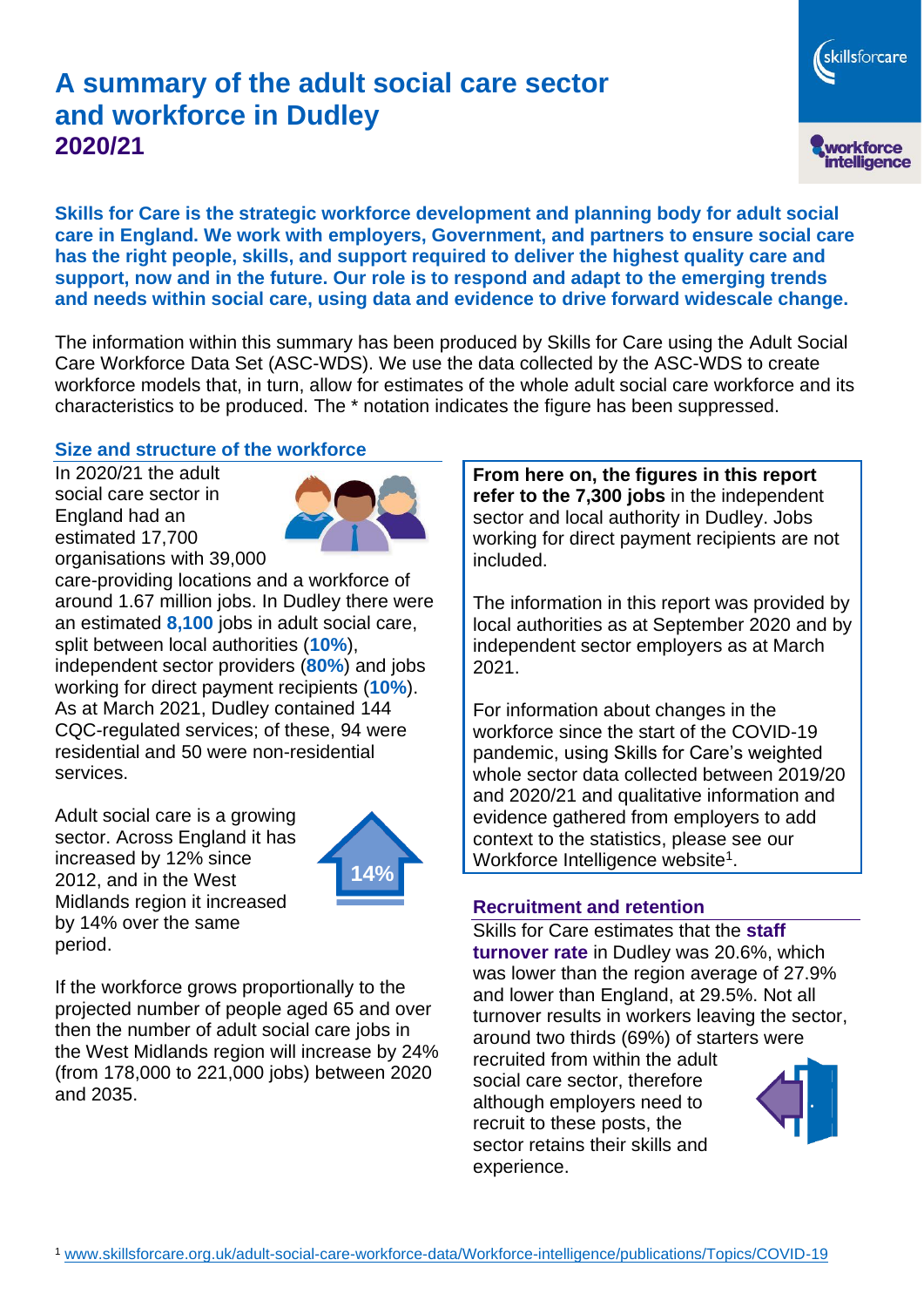Adult social care has an experienced 'core' of workers. Workers in Dudley had on average **9.5 years of experience in the sector** and 79% of the workforce had been working in the sector for at least three years.

Using both workforce intelligence evidence and our links with employers and stakeholders across England, we know that recruitment and retention is one of the largest issues faced by employers. We have many resources and tools available to help, for example the 'Values-based recruitment and retention toolkit'<sup>2</sup> and 'Seeing potential: widen your talent pool'. <sup>3</sup> For more information please visit: [www.skillsforcare.org.uk/recruitment-retention](http://www.skillsforcare.org.uk/recruitment-retention)

### **Employment information**

We estimate Dudley had **7,300** adult social care jobs employed in the local authority and independent sectors. These included 550 managerial roles, 275 regulated professionals, 5,300 direct care (including 4,300 care workers), and 1,100 other-non-care proving roles.

The average number of **sickness days** taken in the last year in Dudley was 9.9, (10 in West Midlands and 9.5 across England). With an estimated directly employed workforce of 6,800, this would mean employers in Dudley lost approximately **67,000 days to sickness in 2020/21**. In England levels of staff sickness have nearly doubled over the course of the pandemic between 2019/20 and 2020/21, in total around 6 million extra days were lost to sickness than in the year before.

Less than a quarter (17%) of the workforce in Dudley were on zero-hours contracts. Around two fifths (43%) of the workforce usually worked full-time hours and 57% were parttime.

### **Chart 1. Proportion of workers on zero hours contracts by area**

**England** West Midlands **Dudley** 



## **Workforce demographics**

The majority (86%) of the workforce in Dudley were female, and the average age was 43.5 years old. Workers aged 24 and



under made up 10% of the workforce and workers aged over 55 represented 25%. Given this age profile approximately 1,800 people will be reaching retirement age in the next 10 years.

Nationality varied by region, in England 83% of the workforce identified as British, while in the West Midlands region this was 87%. An estimated 93% of the workforce in Dudley identified as British, 2% identified as of an EU nationality and 5% a non-EU nationality, therefore there was a similar reliance on EU and non-EU workers.

### **Pay**



Table 1 shows the full-time equivalent annual or hourly pay rate of selected job roles in Dudley (area), West Midlands (region) and England. All figures

represent the independent sector as at March 2021, except social workers which represent the local authority sector as at September 2020. At the time of analysis, the National Living Wage was £8.72.

#### **Table 1. Average pay rate of selected job roles by area**

|                                 | <b>England</b> | Region  | Area    |
|---------------------------------|----------------|---------|---------|
| Full-time equivalent annual pay |                |         |         |
| Social Worker <sup>t</sup>      | £37,100        | £36,400 | £34,700 |
| Registered nurse                | £33,600        | £33,300 | £33,200 |
| Hourly pay                      |                |         |         |
| National Living<br>Wage         | £8.72          | £8.72   | £8.72   |
| Senior care worker              | £10.00         | £9.80   | £9.59   |
| Care worker                     | £9.29          | £9.11   | £8.91   |
| Support and<br>outreach         | £9.53          | £9.35   | £9.49   |

†Local authority social workers only.

Please note that pay varies by sector, with local authority pay generally being higher than independent sector pay.

[www.skillsforcare.org.uk/vba](http://www.skillsforcare.org.uk/vba)